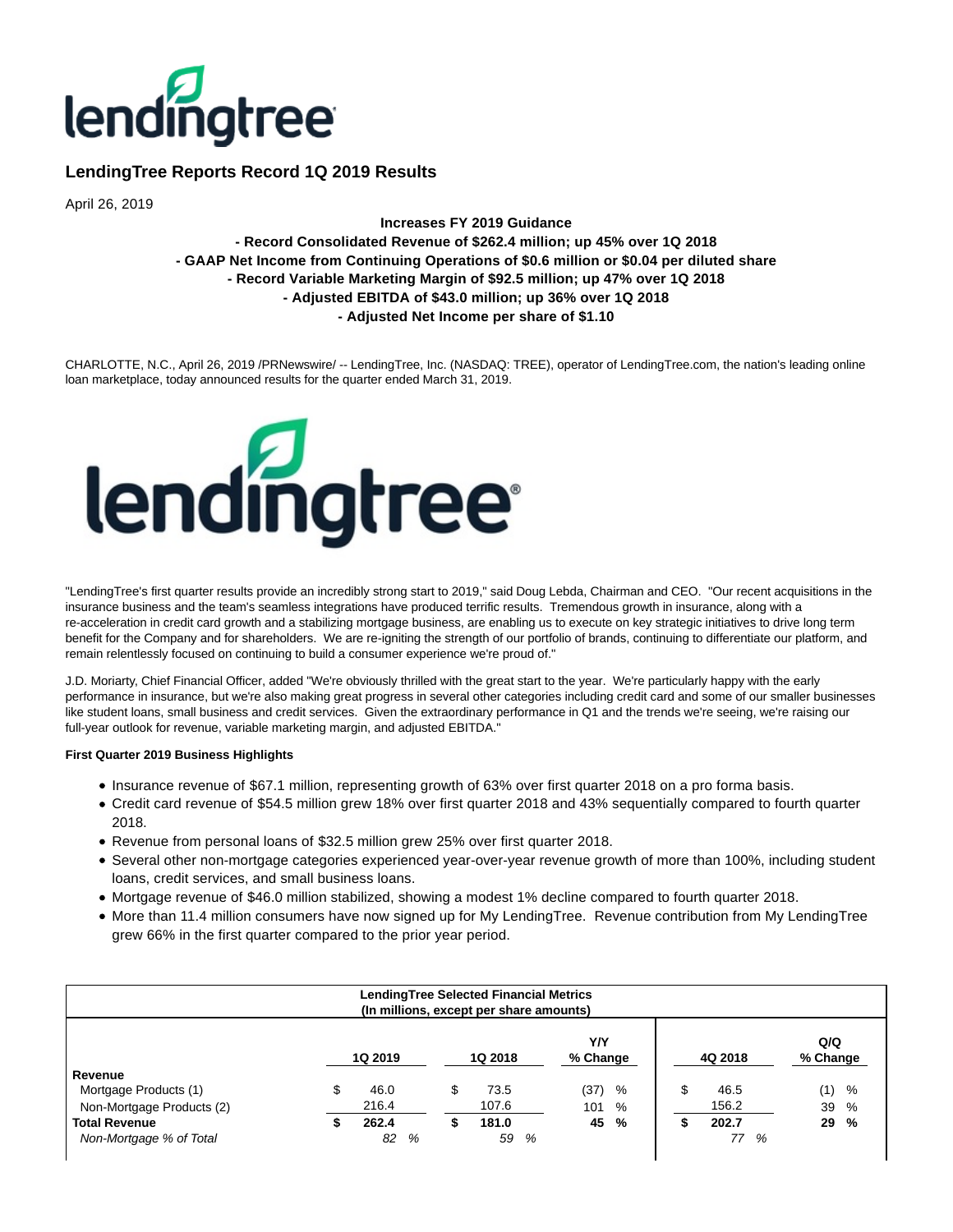| (Loss) Income Before Income Taxes<br>Income Tax Benefit<br><b>Net Income from Continuing Operations</b><br>Net Income from Cont. Ops. % of Revenue | \$<br>\$ | (7.2)<br>7.8<br>0.6 | % | \$<br>\$<br>\$ | 12.4<br>23.5<br>35.9<br>20 | % | (158)<br>(67)<br>(98) | %<br>%<br>% | \$<br>\$ | (1.6)<br>1.9<br>0.3 | % | (350)<br>311<br>100 | %<br>%<br>$\%$ |
|----------------------------------------------------------------------------------------------------------------------------------------------------|----------|---------------------|---|----------------|----------------------------|---|-----------------------|-------------|----------|---------------------|---|---------------------|----------------|
| Net Income per Share from Cont. Ops.                                                                                                               |          |                     |   |                |                            |   |                       |             |          |                     |   |                     |                |
| Basic                                                                                                                                              | \$       | 0.04                |   | \$             | 2.97                       |   | (99)                  | %           | \$       | 0.02                |   | 100                 | $\%$           |
| <b>Diluted</b>                                                                                                                                     | \$       | 0.04                |   | \$             | 2.41                       |   | (98)                  | %           | \$       | 0.02                |   | 100                 | $\%$           |
| Variable Marketing Margin                                                                                                                          |          |                     |   |                |                            |   |                       |             |          |                     |   |                     |                |
| <b>Total Revenue</b>                                                                                                                               | \$       | 262.4               |   | \$             | 181.0                      |   | 45                    | $\%$        | \$       | 202.7               |   | 29                  | $\%$           |
| Variable Marketing Expense (3) (4)                                                                                                                 |          | (169.9)             |   | S              | (118.0)                    |   | 44                    | $\%$        |          | (124.1)             |   | 37                  | $\%$           |
| Variable Marketing Margin (4)                                                                                                                      | \$       | 92.5                |   | \$             | 63.0                       |   | 47                    | %           | \$       | 78.6                |   | 18                  | %              |
| Variable Marketing Margin % of Revenue                                                                                                             |          | 35                  | % |                | 35                         | % |                       |             |          | 39                  | % |                     |                |
| <b>Adjusted EBITDA (4)</b>                                                                                                                         | \$       | 43.0                |   | \$             | 31.7                       |   | 36                    | $\%$        | \$       | 39.4                |   | 9                   | %              |
| Adjusted EBITDA % of Revenue (4)                                                                                                                   |          | 16                  | % |                | 18                         | % |                       |             |          | 19                  | % |                     |                |
| <b>Adjusted Net Income (4)</b>                                                                                                                     | \$       | 15.6                |   | \$             | 16.3                       |   | (4)                   | %           | \$       | 16.7                |   | (7)                 | %              |
| Adjusted Net Income per Share (4)                                                                                                                  | \$       | 1.10                |   | \$             | 1.10                       |   |                       | %           | \$       | 1.22                |   | (10)                | %              |

(1) Includes the purchase mortgage and refinance mortgage products.

(2) Includes the home equity, reverse mortgage, personal loan, credit card, small business loan, student loan, auto loan, home services, insurance, deposit and personal credit products and income from the re-sale of advertising to third parties.

(3) Represents the portion of selling and marketing expense attributable to variable costs paid for advertising, direct marketing and related expenses. Also includes the portion of cost of revenue attributable to costs paid for advertising re-sold to third parties. Excludes overhead, fixed costs and personnel-related expenses.

(4) Variable Marketing Expense, Variable Marketing Margin, Variable Marketing Margin % of Revenue, Adjusted EBITDA, Adjusted EBITDA % of revenue, Adjusted Net Income and Adjusted Net Income per Share are non-GAAP measures. Please see "LendingTree's Reconciliation of Non-GAAP Measures to GAAP" and "LendingTree's Principles of Financial Reporting" below for more information.

## **First Quarter 2019 Financial Highlights**

- Record consolidated revenue of \$262.4 million represents an increase of 45% over revenue in the first quarter 2018.
- GAAP net income from continuing operations of \$0.6 million, or \$0.04 per diluted share.
- Record Variable Marketing Margin of \$92.5 million represented 35% of revenue and grew 47% over first quarter 2018. Variable Marketing Mar gin includes \$10.5 million of broadcast advertising expense.
- Adjusted EBITDA of \$43.0 million increased 36% over first quarter 2018.
- Adjusted Net Income per share of \$1.10.
- After borrowing an initial total of \$215 million against our revolving credit facility to fund acquisitions, we have since re-payed \$60 million, bringing total revolving debt down to \$155 million as of April 25, 2019.

## **Business Outlook - 2019**

LendingTree is introducing Revenue, Variable Marketing Margin and Adjusted EBITDA guidance for second quarter 2019 and revising full-year 2019 guidance, as follows:

## Second quarter 2019:

- Revenue is anticipated to be in the range of \$260 \$270 million.
- Variable Marketing Margin is expected in the range of \$92 \$97 million.
- Adjusted EBITDA is anticipated in the range of \$45 \$47 million.

## Full-year 2019:

- Revenue is now anticipated to be in the range of \$1,060 \$1,090 million, up from prior range of \$1,010 \$1,045 million.
- Variable Marketing Margin is expected in the range of \$400 \$415 million, up from prior range of \$385 \$400 million.
- Adjusted EBITDA is anticipated in the range of \$210 \$220 million, up from prior range of \$205 \$215 million.

LendingTree is not able to provide a reconciliation of projected Variable Marketing Margin or Adjusted EBITDA to the most directly comparable expected GAAP results due to the unknown effect, timing and potential significance of the effects of legal matters, tax considerations, and income and expense from changes in fair value of contingent consideration from acquisitions. Expenses associated with legal matters, tax consequences, and income and expense from changes in fair value of contingent consideration from acquisitions have in the past, and may in the future, significantly affect GAAP results in a particular period.

## **Quarterly Conference Call**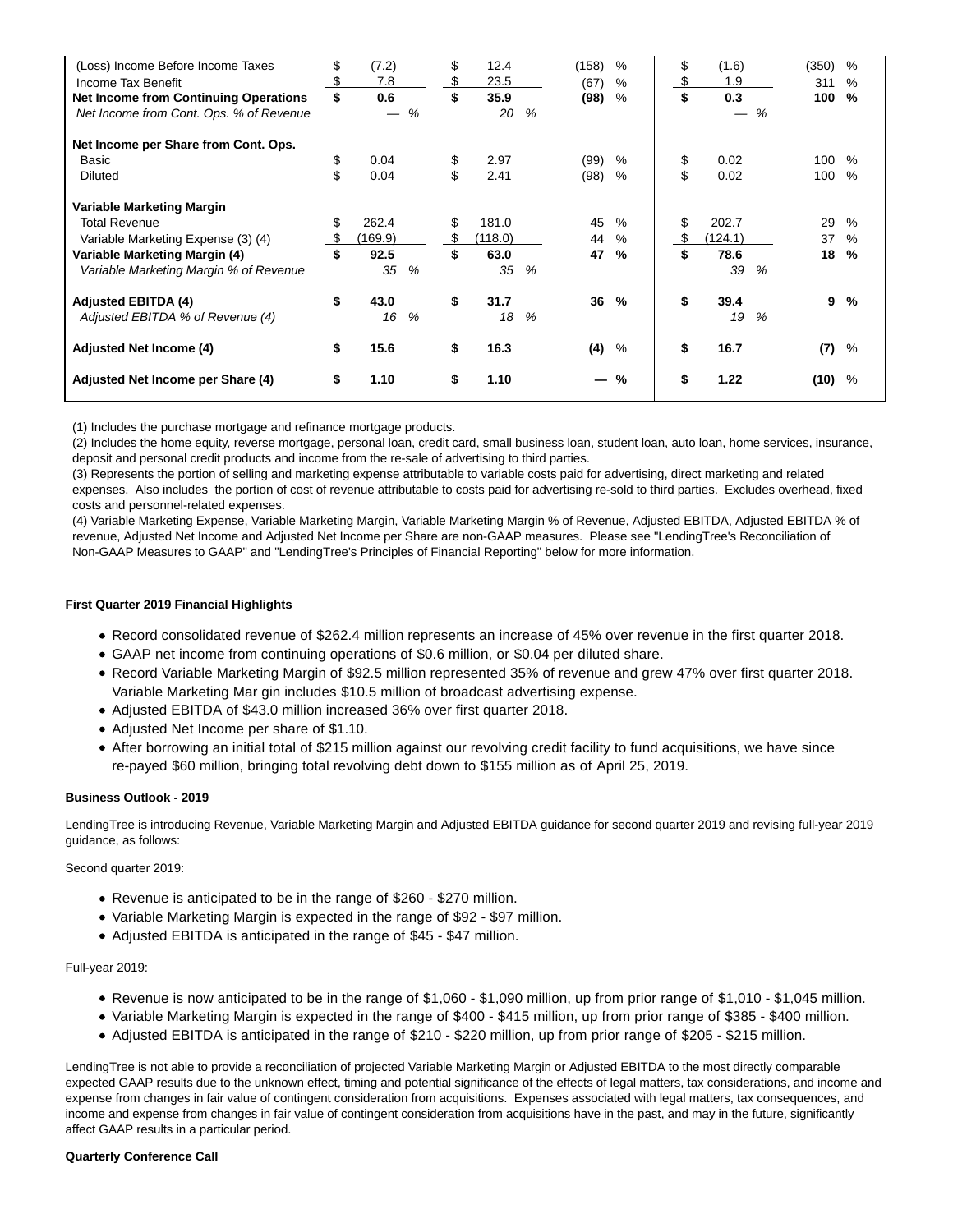A conference call to discuss LendingTree's first quarter 2019 financial results will be webcast live today, April 26, 2019 at 9:00 AM Eastern Time (ET). The live audiocast is open to the public and will be available on LendingTree's investor relations website a[t http://investors.lendingtree.com/.](http://investors.lendingtree.com/) The call may also be accessed toll-free via phone at (877) 606-1416. Callers outside the United States and Canada may dial (707) 287-9313. Following completion of the call, a recorded replay of the webcast will be available on LendingTree's investor relations website until 12:00 PM ET on Friday, May 3, 2019. To listen to the telephone replay, call toll-free (855) 859-2056 with passcode #7738899. Callers outside the United States and Canada may dial (404) 537-3406 with passcode #7738899.

## **LENDINGTREE, INC. AND SUBSIDIARIES CONSOLIDATED STATEMENTS OF OPERATIONS AND COMPREHENSIVE INCOME (Unaudited)**

|                                                                                         |    | <b>Three Months Ended</b> |           |  |                                          |
|-----------------------------------------------------------------------------------------|----|---------------------------|-----------|--|------------------------------------------|
|                                                                                         |    | 2019                      | March 31, |  | 2018                                     |
|                                                                                         |    |                           |           |  | (in thousands, except per share amounts) |
| Revenue                                                                                 | \$ | 262,390                   | \$        |  | 181,035                                  |
| Costs and expenses:                                                                     |    |                           |           |  |                                          |
| Cost of revenue (exclusive of depreciation and amortization shown separately below) (1) |    | 17,670                    |           |  | 5,696                                    |
| Selling and marketing expense (1)                                                       |    | 174,891                   |           |  | 126,044                                  |
| General and administrative expense (1)                                                  |    | 31,117                    |           |  | 22,814                                   |
| Product development (1)                                                                 |    | 10,166                    |           |  | 6,260                                    |
| Depreciation                                                                            |    | 2,482                     |           |  | 1,671                                    |
| Amortization of intangibles                                                             |    | 13,427                    |           |  | 3,963                                    |
| Change in fair value of contingent consideration                                        |    | 14,592                    |           |  | (741)                                    |
| Severance                                                                               |    | 54                        |           |  |                                          |
| Litigation settlements and contingencies                                                |    | (207)                     |           |  | (22)                                     |
| <b>Total costs and expenses</b>                                                         |    | 264,192                   |           |  | 165,685                                  |
| <b>Operating (loss) income</b>                                                          |    | (1,802)                   |           |  | 15,350                                   |
| Other (expense) income, net:                                                            |    |                           |           |  |                                          |
| Interest expense, net                                                                   |    | (5, 468)                  |           |  | (2,988)                                  |
| Other income                                                                            |    | 68                        |           |  | 34                                       |
| (Loss) income before income taxes                                                       |    | (7, 202)                  |           |  | 12,396                                   |
| Income tax benefit                                                                      |    | 7,752                     |           |  | 23,461                                   |
| Net income from continuing operations                                                   |    | 550                       |           |  | 35,857                                   |
| Loss from discontinued operations, net of tax                                           |    | (1,062)                   |           |  | (4, 333)                                 |
| Net (loss) income and comprehensive (loss) income                                       | \$ | (512)                     | \$        |  | 31,524                                   |
| Weighted average shares outstanding:                                                    |    |                           |           |  |                                          |
| <b>Basic</b>                                                                            |    | 12,718                    |           |  | 12,090                                   |
| <b>Diluted</b>                                                                          |    | 14,186                    |           |  | 14,848                                   |
| Income per share from continuing operations:                                            |    |                           |           |  |                                          |
| Basic                                                                                   | \$ | 0.04                      | \$        |  | 2.97                                     |
| <b>Diluted</b>                                                                          | \$ | 0.04                      | \$        |  | 2.41                                     |
| Loss per share from discontinued operations:                                            |    |                           |           |  |                                          |
| Basic                                                                                   | \$ | (0.08)                    | \$        |  | (0.36)                                   |
| <b>Diluted</b>                                                                          | \$ | (0.07)                    | \$        |  | (0.29)                                   |
| Net (loss) income per share:                                                            |    |                           |           |  |                                          |
| <b>Basic</b>                                                                            | \$ | (0.04)                    | \$        |  | 2.61                                     |
| <b>Diluted</b>                                                                          | \$ | (0.04)                    | \$        |  | 2.12                                     |
|                                                                                         |    |                           |           |  |                                          |
| (1) Amounts include non-cash compensation, as follows:                                  |    |                           |           |  |                                          |
| Cost of revenue                                                                         | \$ | 153                       | \$        |  | 58                                       |
| Selling and marketing expense                                                           |    | 1,749                     |           |  | 1,501                                    |
| General and administrative expense                                                      |    | 10,221                    |           |  | 8,739                                    |
| Product development                                                                     |    | 1,930                     |           |  | 811                                      |

## **LENDINGTREE, INC. AND SUBSIDIARIES CONSOLIDATED BALANCE SHEETS (Unaudited)**

**March 31, 2019 December 31, 2018 (in thousands, except par value and share amounts)**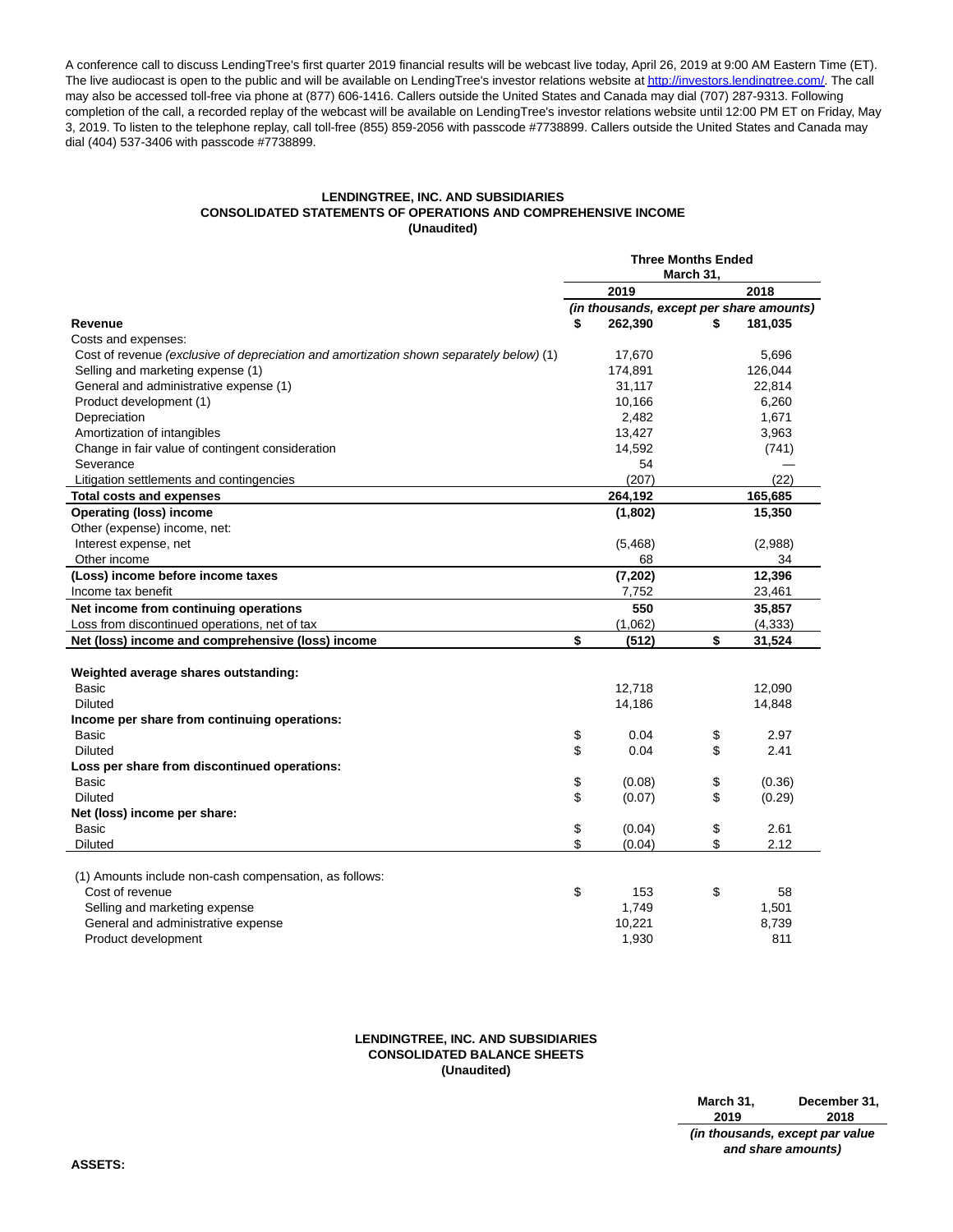| Cash and cash equivalents                                                                            | \$<br>64,565  | \$<br>105,102 |
|------------------------------------------------------------------------------------------------------|---------------|---------------|
| Restricted cash and cash equivalents                                                                 | 38            | 56            |
| Accounts receivable, net                                                                             | 119.707       | 91,072        |
| Prepaid and other current assets                                                                     | 12,899        | 16,428        |
| Assets held for sale                                                                                 | 21,337        | 21,328        |
| Current assets of discontinued operations                                                            | 420           | 185           |
| <b>Total current assets</b>                                                                          | 218,966       | 234,171       |
| Property and equipment, net                                                                          | 25,823        | 23,175        |
| Goodwill                                                                                             | 419,952       | 348,347       |
| Intangible assets, net                                                                               | 223,872       | 205,699       |
| Deferred income tax assets                                                                           | 87,323        | 79,289        |
| Other non-current assets                                                                             | 13,303        | 2,168         |
| Non-current assets of discontinued operations                                                        | 3,266         | 3,266         |
| <b>Total assets</b>                                                                                  | \$<br>992,505 | \$<br>896,115 |
|                                                                                                      |               |               |
| <b>LIABILITIES:</b>                                                                                  |               |               |
| Revolving credit facility                                                                            | \$<br>185,000 | \$<br>125,000 |
| Accounts payable, trade                                                                              | 12,181        | 15,074        |
| Accrued expenses and other current liabilities                                                       | 106,007       | 93,190        |
| Current contingent consideration                                                                     | 30,710        | 11,080        |
| Current liabilities of discontinued operations                                                       | 16,361        | 17,609        |
| <b>Total current liabilities</b>                                                                     | 350,259       | 261,953       |
| Long-term debt                                                                                       | 254,248       | 250,943       |
| Non-current contingent consideration                                                                 | 18,719        | 27,757        |
| Deferred income tax liabilities                                                                      | 894           | 894           |
| Other non-current liabilities                                                                        | 16,197        | 8,360         |
| <b>Total liabilities</b>                                                                             | 640,317       | 549,907       |
| Commitments and contingencies                                                                        |               |               |
| <b>SHAREHOLDERS' EQUITY:</b>                                                                         |               |               |
| Preferred stock \$.01 par value; 5,000,000 shares authorized; none issued or outstanding             |               |               |
| Common stock \$.01 par value; 50,000,000 shares authorized; 15,514,993 and 15,428,351 shares issued, |               |               |
| respectively, and 12,878,905 and 12,809,764 shares outstanding, respectively                         | 155           | 154           |
| Additional paid-in capital                                                                           | 1,144,694     | 1,134,227     |
| Accumulated deficit                                                                                  | (610, 994)    | (610, 482)    |
| Treasury stock; 2,636,088 and 2,618,587 shares, respectively                                         | (181, 667)    | (177,691)     |
| Total shareholders' equity                                                                           | 352,188       | 346,208       |
| Total liabilities and shareholders' equity                                                           | \$<br>992.505 | \$<br>896,115 |

## **LENDINGTREE, INC. AND SUBSIDIARIES CONSOLIDATED STATEMENTS OF CASH FLOWS (Unaudited)**

|                                                                                              | Three Months Ended March 31, |                |  |  |  |  |
|----------------------------------------------------------------------------------------------|------------------------------|----------------|--|--|--|--|
|                                                                                              | 2019                         | 2018           |  |  |  |  |
|                                                                                              |                              | (in thousands) |  |  |  |  |
| Cash flows from operating activities attributable to continuing operations:                  |                              |                |  |  |  |  |
| Net (loss) income and comprehensive (loss) income                                            | \$<br>(512)                  | \$<br>31,524   |  |  |  |  |
| Less: Loss from discontinued operations, net of tax                                          | 1,062                        | 4,333          |  |  |  |  |
| Income from continuing operations                                                            | 550                          | 35,857         |  |  |  |  |
| Adjustments to reconcile income from continuing operations to net cash provided by operating |                              |                |  |  |  |  |
| activities attributable to continuing operations:                                            |                              |                |  |  |  |  |
| Loss on disposal of assets                                                                   | 468                          | 92             |  |  |  |  |
| Amortization of intangibles                                                                  | 13,427                       | 3,963          |  |  |  |  |
| Depreciation                                                                                 | 2,482                        | 1,671          |  |  |  |  |
| Rental amortization of intangibles and depreciation                                          |                              | 202            |  |  |  |  |
| Non-cash compensation expense                                                                | 14,053                       | 11,109         |  |  |  |  |
| Deferred income taxes                                                                        | (7, 752)                     | (25, 781)      |  |  |  |  |
| Change in fair value of contingent consideration                                             | 14,592                       | (741)          |  |  |  |  |
| Bad debt expense                                                                             | 510                          | 56             |  |  |  |  |
| Amortization of debt issuance costs                                                          | 483                          | 434            |  |  |  |  |
| Amortization of convertible debt discount                                                    | 2,951                        | 2,799          |  |  |  |  |
| Changes in current assets and liabilities:                                                   |                              |                |  |  |  |  |
| Accounts receivable                                                                          | (27, 534)                    | (11, 381)      |  |  |  |  |
| Prepaid and other current assets                                                             | (207)                        | (515)          |  |  |  |  |
| Accounts payable, accrued expenses and other current liabilities                             | 5,705                        | (2,024)        |  |  |  |  |
| Current contingent consideration                                                             | (1,000)                      |                |  |  |  |  |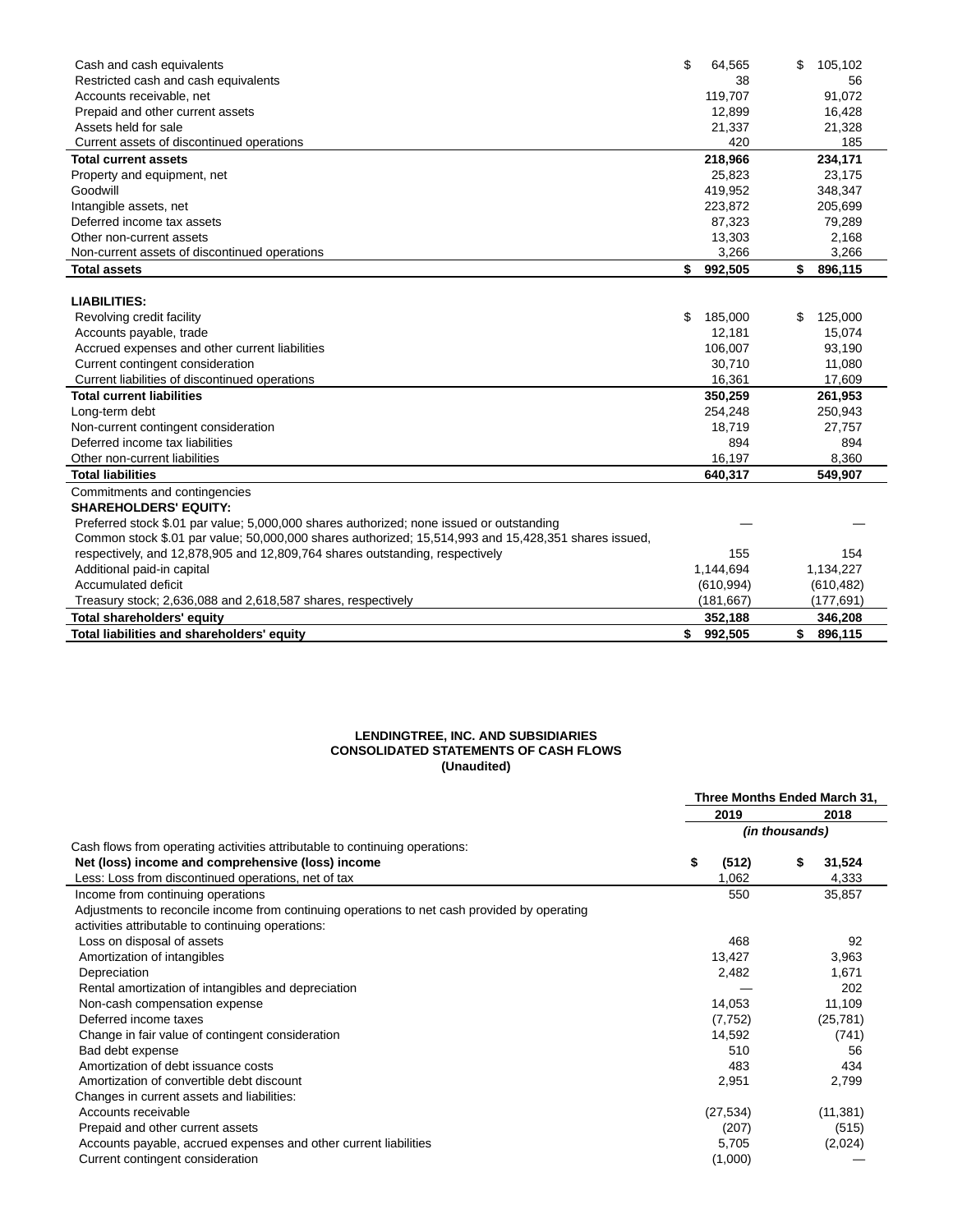| Income taxes receivable                                                                                | 4,288        | 2,092     |
|--------------------------------------------------------------------------------------------------------|--------------|-----------|
| Other, net                                                                                             | 253          | (158)     |
| Net cash provided by operating activities attributable to continuing operations                        | 23,269       | 17,675    |
| Cash flows from investing activities attributable to continuing operations:                            |              |           |
| Capital expenditures                                                                                   | (4,960)      | (3, 456)  |
| Acquisition of ValuePenguin, net of cash acquired                                                      | (105, 445)   |           |
| Acquisition of SnapCap                                                                                 |              | (10)      |
| Other investing activities                                                                             |              | (34)      |
| Net cash used in investing activities attributable to continuing operations                            | (110,405)    | (3,500)   |
| Cash flows from financing activities attributable to continuing operations:                            |              |           |
| Payments related to net-share settlement of stock-based compensation, net of proceeds from exercise of |              |           |
| stock options                                                                                          | (3,585)      | 2,057     |
| Contingent consideration payments                                                                      | (3,000)      | (23,500)  |
| Net proceeds from revolving credit facility                                                            | 60,000       |           |
| Payment of debt issuance costs                                                                         | (31)         | (76)      |
| Purchase of treasury stock                                                                             | (3,976)      | (12,099)  |
| Net cash provided by (used in) financing activities attributable to continuing operations              | 49,408       | (33,618)  |
| Total cash used in continuing operations                                                               | (37, 728)    | (19, 443) |
| Discontinued operations:                                                                               |              |           |
| Net cash used in operating activities attributable to discontinued operations                          | (2,827)      | (2,644)   |
| Total cash used in discontinued operations                                                             | (2,827)      | (2,644)   |
| Net decrease in cash, cash equivalents, restricted cash and restricted cash equivalents                | (40, 555)    | (22,087)  |
| Cash, cash equivalents, restricted cash and restricted cash equivalents at beginning of period         | 105,158      | 372,641   |
| Cash, cash equivalents, restricted cash and restricted cash equivalents at end of period               | 64,603<br>S. | 350,554   |

## **LENDINGTREE'S RECONCILIATION OF NON-GAAP MEASURES TO GAAP**

Below is a reconciliation of selling and marketing expense to Variable Marketing Expense. See "Lending Tree's Principles of Financial Reporting" for further discussion of the Company's use of this non-GAAP measure.

|                                                  | <b>Three Months Ended</b> |           |  |                       |  |           |  |  |
|--------------------------------------------------|---------------------------|-----------|--|-----------------------|--|-----------|--|--|
|                                                  | March 31,                 |           |  | December 31,          |  | March 31, |  |  |
|                                                  | 2019                      |           |  | 2018                  |  | 2018      |  |  |
|                                                  |                           |           |  | <i>(in thousands)</i> |  |           |  |  |
| Selling and marketing expense                    |                           | 174.891   |  | 125.901               |  | 126,044   |  |  |
| Non-variable selling and marketing expense (1)   |                           | (12, 305) |  | (6,985)               |  | (8,016)   |  |  |
| Cost of advertising re-sold to third parties (2) |                           | 7.336     |  | 5,184                 |  |           |  |  |
| <b>Variable Marketing Expense</b>                |                           | 169.922   |  | 124.100               |  | 118.028   |  |  |

(1) Represents the portion of selling and marketing expense not attributable to variable costs paid for advertising, direct marketing and related expenses. Includes overhead, fixed costs and personnel-related expenses.

(2) Represents the portion of cost of revenue attributable to costs paid for advertising re-sold to third parties. Excludes overhead, fixed costs, and personnel-related expenses.

Below is a reconciliation of net income from continuing operations to Variable Marketing Margin and net income from continuing operations % of revenue to Variable Marketing Margin % of revenue. See "LendingTree's Principles of Financial Reporting" for further discussion of the Company's use of these non-GAAP measures.

|                                                        | <b>Three Months Ended</b> |          |  |              |  |           |  |  |  |  |
|--------------------------------------------------------|---------------------------|----------|--|--------------|--|-----------|--|--|--|--|
|                                                        | March 31.                 |          |  | December 31. |  | March 31, |  |  |  |  |
|                                                        | 2018<br>2019<br>2018      |          |  |              |  |           |  |  |  |  |
|                                                        | (in thousands)            |          |  |              |  |           |  |  |  |  |
| Net income from continuing operations                  |                           | 550      |  | 251          |  | 35,857    |  |  |  |  |
| Net income from continuing operations % of revenue     |                           | %        |  | %            |  | 20<br>%   |  |  |  |  |
| Adjustments to reconcile to Variable Marketing Margin: |                           |          |  |              |  |           |  |  |  |  |
| Cost of revenue                                        |                           | 17.670   |  | 13.822       |  | 5,696     |  |  |  |  |
| Cost of advertising re-sold to third parties (1)       |                           | (7, 336) |  | (5, 184)     |  |           |  |  |  |  |
| Non-variable selling and marketing expense (2)         |                           | 12.305   |  | 6.985        |  | 8,016     |  |  |  |  |
| General and administrative expense                     |                           | 31.117   |  | 30,666       |  | 22,814    |  |  |  |  |
| Product development                                    |                           | 10.166   |  | 8.123        |  | 6,260     |  |  |  |  |
| Depreciation                                           |                           | 2.482    |  | 2.186        |  | 1,671     |  |  |  |  |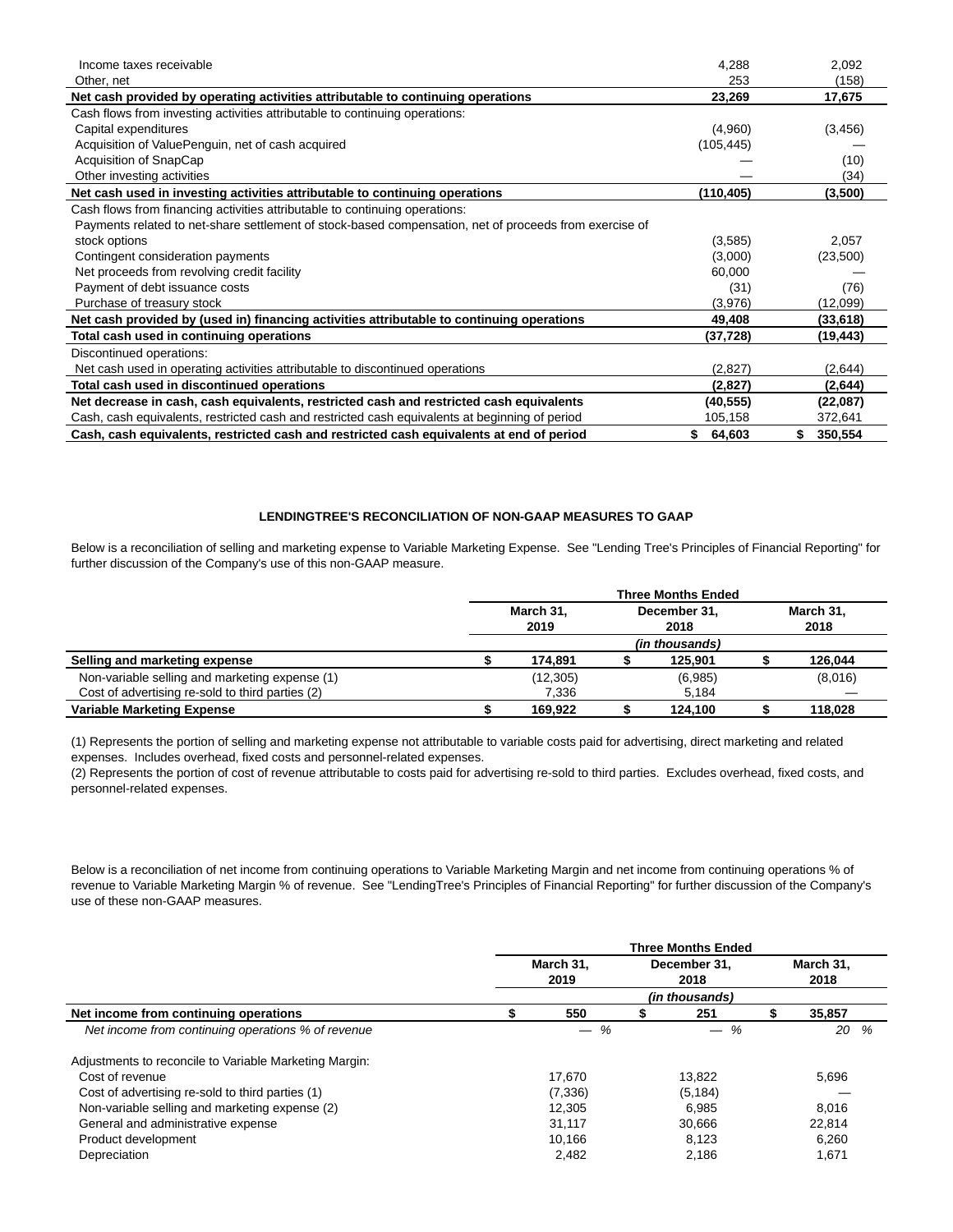| Amortization of intangibles                      | 13.427  | 9.840   |   | 3.963     |   |  |
|--------------------------------------------------|---------|---------|---|-----------|---|--|
| Change in fair value of contingent consideration | 14.592  | 9,591   |   | (741)     |   |  |
| Severance                                        | 54      | 21      |   |           |   |  |
| Litigation settlements and contingencies         | (207)   | 94      |   | (22)      |   |  |
| Interest expense, net                            | 5.468   | 4.132   |   | 2,988     |   |  |
| Other income                                     | (68)    | (96)    |   | (34)      |   |  |
| Income tax benefit                               | (7,752) | (1,859) |   | (23, 461) |   |  |
| Variable Marketing Margin                        | 92.468  | 78.572  |   | 63.007    |   |  |
| Variable Marketing Margin % of revenue           | 35<br>% | 39      | % | 35        | % |  |

(1) Represents the portion of cost of revenue attributable to costs paid for advertising re-sold to third parties. Excludes overhead, fixed costs, and personnel-related expenses.

(2) Represents the portion of selling and marketing expense not attributable to variable costs paid for advertising, direct marketing and related expenses. Includes overhead, fixed costs and personnel-related expenses.

 $\overline{a}$ 

Below is a reconciliation of net income from continuing operations to adjusted EBITDA and net income from continuing operations % of revenue to adjusted EBITDA % of revenue. See "LendingTree's Principles of Financial Reporting" for further discussion of the Company's use of these non-GAAP measures.

|                                                     |                |                   |    | <b>Three Months Ended</b> |    |                   |      |  |  |  |
|-----------------------------------------------------|----------------|-------------------|----|---------------------------|----|-------------------|------|--|--|--|
|                                                     |                | March 31,<br>2019 |    | December 31,<br>2018      |    | March 31,<br>2018 |      |  |  |  |
|                                                     | (in thousands) |                   |    |                           |    |                   |      |  |  |  |
| Net income from continuing operations               | \$             | 550               | S  | 251                       | \$ | 35,857            |      |  |  |  |
| Net income from continuing operations % of revenue  |                | %                 |    | %                         |    |                   | 20 % |  |  |  |
| Adjustments to reconcile to Adjusted EBITDA:        |                |                   |    |                           |    |                   |      |  |  |  |
| Amortization of intangibles                         |                | 13,427            |    | 9,840                     |    | 3,963             |      |  |  |  |
| Depreciation                                        |                | 2,482             |    | 2,186                     |    | 1,671             |      |  |  |  |
| Severance                                           |                | 54                |    | 21                        |    |                   |      |  |  |  |
| Loss on disposal of assets                          |                | 218               |    | 224                       |    | 92                |      |  |  |  |
| Non-cash compensation expense                       |                | 14,053            |    | 9,981                     |    | 11,109            |      |  |  |  |
| Change in fair value of contingent consideration    |                | 14,592            |    | 9,591                     |    | (741)             |      |  |  |  |
| Acquisition expense                                 |                | 119               |    | 4,851                     |    | 62                |      |  |  |  |
| Litigation settlements and contingencies            |                | (207)             |    | 94                        |    | (22)              |      |  |  |  |
| Interest expense, net                               |                | 5,468             |    | 4,132                     |    | 2,988             |      |  |  |  |
| Rental amortization of intangibles and depreciation |                |                   |    | 76                        |    | 202               |      |  |  |  |
| Income tax benefit                                  |                | (7, 752)          |    | (1,859)                   |    | (23, 461)         |      |  |  |  |
| <b>Adiusted EBITDA</b>                              | \$             | 43,004            | \$ | 39,388                    | \$ | 31,720            |      |  |  |  |
| Adiusted EBITDA % of revenue                        |                | %<br>16           |    | %<br>19                   |    | 18                | %    |  |  |  |

Below is a reconciliation of net income from continuing operations to Adjusted Net Income and net income per diluted share from continuing operations to Adjusted Net Income per share. See "LendingTree's Principles of Financial Reporting" for further discussion of the Company's use of these non-GAAP measures.

|                                                                                |              | <b>Three Months Ended</b>                |    |           |
|--------------------------------------------------------------------------------|--------------|------------------------------------------|----|-----------|
|                                                                                | March 31,    | December 31,                             |    | March 31, |
|                                                                                | 2019         | 2018                                     |    | 2018      |
|                                                                                |              | (in thousands, except per share amounts) |    |           |
| Net income from continuing operations                                          | \$<br>550    | 251                                      | S  | 35,857    |
| Adjustments to reconcile to Adjusted Net Income:                               |              |                                          |    |           |
| Non-cash compensation                                                          | 14.053       | 9.981                                    |    | 11,109    |
| Loss on impairments and disposal of assets                                     | 218          | 224                                      |    | 92        |
| Acquisition expense                                                            | 119          | 4.851                                    |    | 62        |
| Change in fair value of contingent consideration                               | 14,592       | 9,591                                    |    | (741)     |
| Severance                                                                      | 54           | 21                                       |    |           |
| Litigation settlements and contingencies                                       | (207)        | 94                                       |    | (22)      |
| Income tax benefit from adjusted items                                         | (7, 811)     | (5, 917)                                 |    | (2,892)   |
| Excess tax benefit from stock-based compensation                               | (6,003)      | (2,417)                                  |    | (27,203)  |
| Adjusted net income                                                            | \$<br>15,565 | 16,679                                   | \$ | 16,262    |
|                                                                                |              |                                          |    |           |
| Net income per diluted share from continuing operations                        | \$<br>0.04   | \$<br>0.02                               | \$ | 2.41      |
| Adjustments to reconcile net income from continuing operations to Adjusted Net |              |                                          |    |           |
| Income                                                                         | 1.06         | 1.20                                     |    | (1.31)    |
| Adjusted net income per share                                                  | \$<br>1.10   | 1.22                                     | \$ | 1.10      |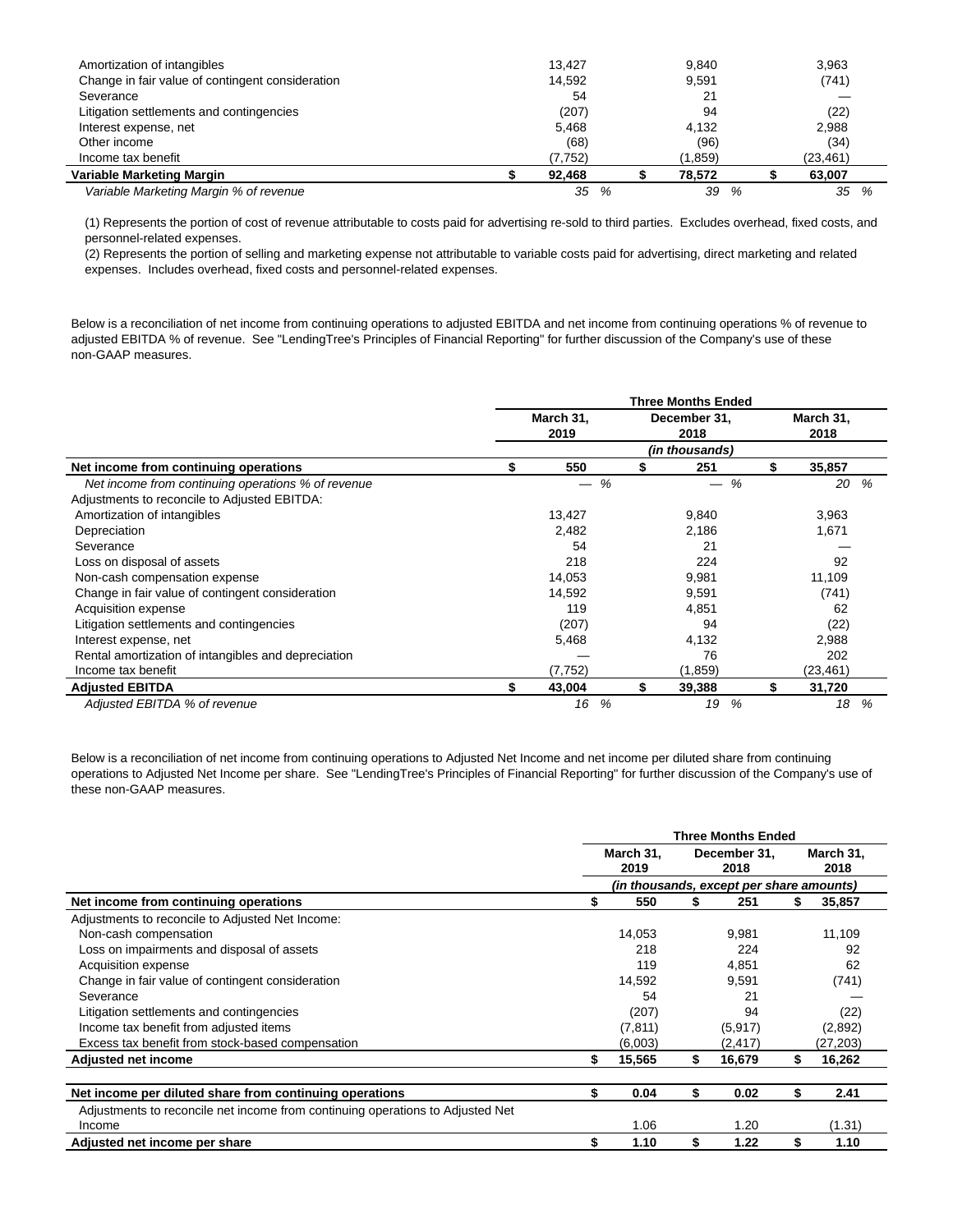#### **LENDINGTREE'S PRINCIPLES OF FINANCIAL REPORTING**

LendingTree reports the following non-GAAP measures as supplemental to GAAP:

- Variable Marketing Margin, including Variable Marketing Expense
- Variable Marketing Margin % of revenue
- Earnings Before Interest, Taxes, Depreciation and Amortization, as adjusted for certain items discussed below ("Adjusted EBITDA")
- Adjusted EBITDA % of revenue
- Adjusted Net Income
- Adjusted Net Income per share

Variable Marketing Margin is a measure of the efficiency of the Company's operating model, measuring revenue after subtracting variable marketing and advertising costs that directly influence revenue. The Company's operating model is highly sensitive to the amount and efficiency of variable marketing expenditures, and the Company's proprietary systems are able to make rapidly changing decisions concerning the deployment of variable marketing expenditures (primarily but not exclusively online and mobile advertising placement) based on proprietary and sophisticated analytics. Variable Marketing Margin and Variable Marketing Margin % of revenue are primary metrics by which the Company measures the effectiveness of its marketing efforts.

Adjusted EBITDA and Adjusted EBITDA % of revenue are primary metrics by which LendingTree evaluates the operating performance of its businesses, on which its marketing expenditures and internal budgets are based and, in the case of Adjusted EBITDA, by which management and many employees are compensated.

Adjusted Net Income and Adjusted Net Income per share supplement GAAP income from continuing operations and GAAP income per diluted share from continuing operations by enabling investors to make period to period comparisons of those components of the nearest comparable GAAP measures that management believes better reflect the underlying financial performance of the Company's business operations during particular financial reporting periods. Adjusted Net Income and Adjusted Net Income per share exclude certain amounts, such as non-cash compensation, non-cash asset impairment charges, gain/loss on disposal of assets, severance, litigation settlements and contingencies, acquisition and disposition income or expenses including with respect to changes in fair value of contingent consideration, one-time items which are recognized and recorded under GAAP in particular periods but which might be viewed as not necessarily coinciding with the underlying business operations for the periods in which they are so recognized and recorded, the effects to income taxes of the aforementioned adjustments and any excess tax benefit or expense associated with stock-based compensation recorded in net income in conjunction with FASB pronouncement ASU 2016-09. LendingTree believes that Adjusted Net Income and Adjusted Net Income per share are useful financial indicators that provide a different view of the financial performance of the Company than Adjusted EBITDA (the primary metric by which LendingTree evaluates the operating performance of its businesses) and the GAAP measures of net income from continuing operations and GAAP income per diluted share from continuing operations.

These non-GAAP measures should be considered in addition to results prepared in accordance with GAAP, but should not be considered a substitute for or superior to GAAP results. LendingTree provides and encourages investors to examine the reconciling adjustments between the GAAP and non-GAAP measures set forth above.

#### **Definition of LendingTree's Non-GAAP Measures**

Variable Marketing Margin is defined as revenue less Variable Marketing Expense. Variable Marketing Expense is defined as the expense attributable to variable costs paid for advertising, direct marketing and related expenses, including the portion of cost of revenue attributable to costs paid for advertising re-sold to third parties, and excluding overhead, fixed costs and personnel-related expenses. The majority of these variable advertising costs are expressly intended to drive traffic to our websites and these variable advertising costs are included in selling and marketing expense on the company's consolidated statements of operations and consolidated income. When advertising inventory is re-sold to third parties, the proceeds of such transactions are included in revenue for the purposes of calculating Variable Marketing Margin, and the costs of such re-sold advertising are included in cost of revenue in the company's consolidated statements of operations and consolidated income and are included in Variable Marketing Expense for purposes of calculating Variable Marketing Margin.

EBITDA is defined as net income from continuing operations excluding interest, income taxes, amortization of intangibles and depreciation.

Adjusted EBITDA is defined as EBITDA excluding (1) non-cash compensation expense, (2) non-cash impairment charges, (3) gain/loss on disposal of assets, (4) restructuring and severance expenses, (5) litigation settlements and contingencies, (6) acquisitions and dispositions income or expense (including with respect to changes in fair value of contingent consideration), and (7) one-time items.

Adjusted Net Income is defined as net income (loss) from continuing operations excluding (1) non-cash compensation expense, (2) non-cash impairment charges, (3) gain/loss on disposal of assets, (4) restructuring and severance expenses, (5) litigation settlements and contingencies, (6) acquisitions and dispositions income or expense (including with respect to changes in fair value of contingent consideration), (7) one-time items, (8) the effects to income taxes of the aforementioned adjustments, and (9) any excess tax benefit or expense associated with stock-based compensation recorded in net income in conjunction with FASB pronouncement ASU 2016-09.

Adjusted Net Income per share is defined as Adjusted Net Income divided by the adjusted weighted average diluted shares outstanding. For periods which the Company reports GAAP loss from continuing operations, the effects of potentially dilutive securities are excluded from the calculation of net loss per diluted share from continuing operations because their inclusion would have been anti-dilutive. In periods where the Company reports GAAP loss from continuing operations but reports positive non-GAAP Adjusted Net Income, the effects of potentially dilutive securities are included in the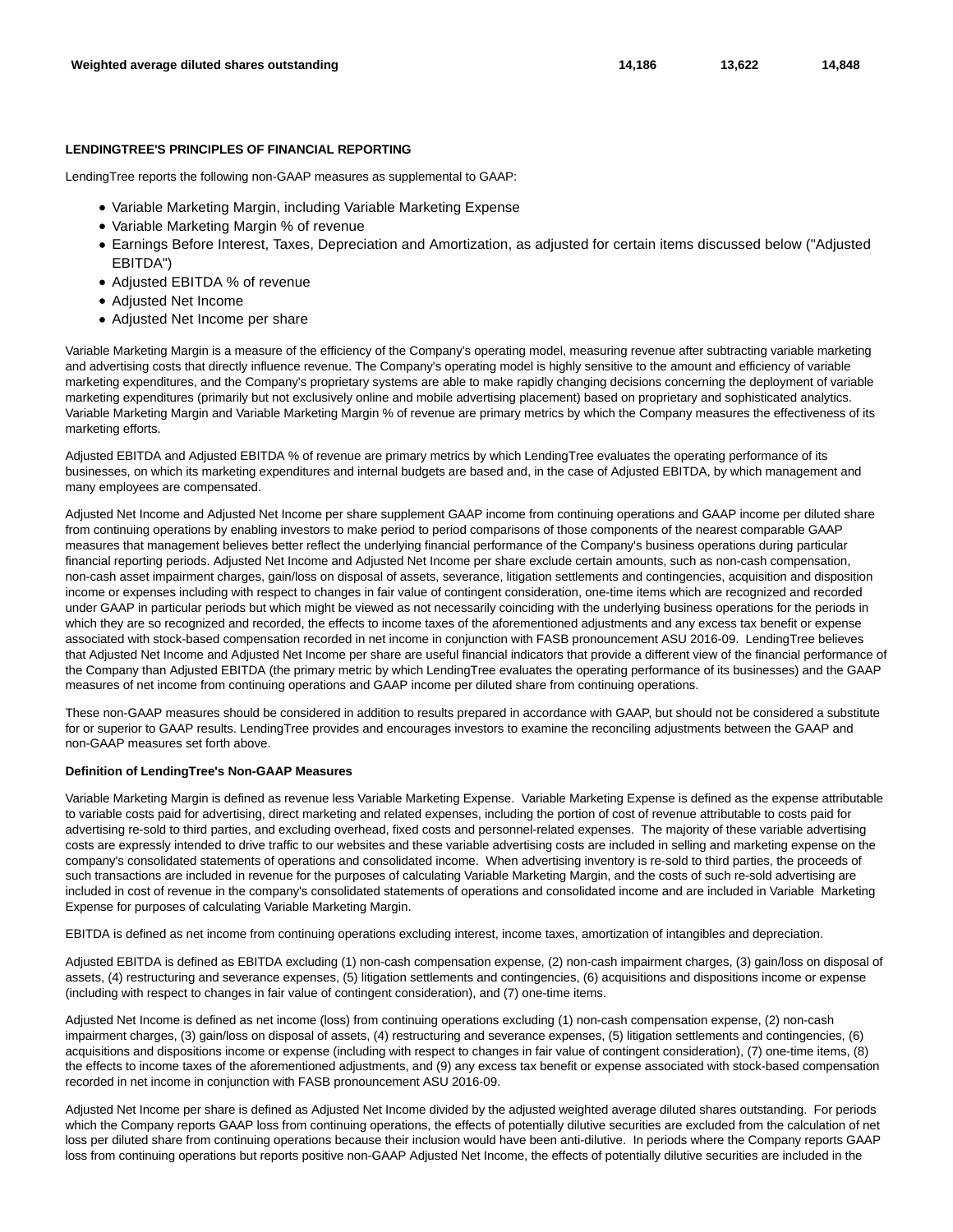denominator for calculating Adjusted Net Income per share.

LendingTree endeavors to compensate for the limitations of these non-GAAP measures by also providing the comparable GAAP measures with equal or greater prominence and descriptions of the reconciling items, including quantifying such items, to derive the non-GAAP measures. These non-GAAP measures may not be comparable to similarly titled measures used by other companies.

#### **One-Time Items**

Adjusted EBITDA and Adjusted Net Income are adjusted for one-time items, if applicable. Items are considered one-time in nature if they are non-recurring, infrequent or unusual, and have not occurred in the past two years or are not expected to recur in the next two years, in accordance with SEC rules. For the periods presented in this report, there are no adjustments for one-time items.

#### **Non-Cash Expenses That Are Excluded From LendingTree's Adjusted EBITDA and Adjusted Net Income**

Non-cash compensation expense consists principally of expense associated with the grants of restricted stock, restricted stock units and stock options. These expenses are not paid in cash and LendingTree includes the related shares in its calculations of fully diluted shares outstanding. Upon settlement of restricted stock units, exercise of certain stock options or vesting of restricted stock awards, the awards may be settled on a net basis, with LendingTree remitting the required tax withholding amounts from its current funds. Cash expenditures for employer payroll taxes on non-cash compensation are included within Adjusted EBITDA and Adjusted Net Income.

Amortization of intangibles are non-cash expenses relating primarily to acquisitions. At the time of an acquisition, the intangible assets of the acquired company, such as purchase agreements, technology and customer relationships, are valued and amortized over their estimated lives. Amortization of intangibles are only excluded from Adjusted EBITDA.

#### **Safe Harbor Statement Under the Private Securities Litigation Reform Act of 1995**

The matters contained in the discussion above may be considered to be "forward-looking statements" within the meaning of the Securities Act of 1933 and the Securities Exchange Act of 1934, as amended by the Private Securities Litigation Reform Act of 1995. Those statements include statements regarding the intent, belief or current expectations or anticipations of LendingTree and members of our management team. Factors currently known to management that could cause actual results to differ materially from those in forward-looking statements include the following: adverse conditions in the primary and secondary mortgage markets and in the economy, particularly interest rates; default rates on loans, particularly unsecured loans; demand by investors for unsecured personal loans; the effect of such demand on interest rates for personal loans and consumer demand for personal loans; seasonality of results; potential liabilities to secondary market purchasers; changes in the Company's relationships with network partners, including dependence on certain key network partners; breaches of network security or the misappropriation or misuse of personal consumer information; failure to provide competitive service; failure to maintain brand recognition; ability to attract and retain consumers in a cost-effective manner; the effects of potential acquisitions of other businesses, including the ability to integrate them successfully with LendingTree's existing operations; accounting rules related to contingent consideration and excess tax benefits or expenses on stock-based compensation that could materially affect earnings in future periods; ability to develop new products and services and enhance existing ones; competition; allegations of failure to comply with existing or changing laws, rules or regulations, or to obtain and maintain required licenses; failure of network partners or other affiliated parties to comply with regulatory requirements; failure to maintain the integrity of systems and infrastructure; liabilities as a result of privacy regulations; failure to adequately protect intellectual property rights or allegations of infringement of intellectual property rights; and changes in management. These and additional factors to be considered are set forth under "Risk Factors" in our Annual Report on Form 10-K for the period ended December 31, 2018 and in our other filings with the Securities and Exchange Commission. LendingTree undertakes no obligation to update or revise forward-looking statements to reflect changed assumptions, the occurrence of unanticipated events or changes to future operating results or expectations.

#### **About LendingTree, Inc.**

LendingTree (Nasdaq: TREE) is the nation's leading on line marketplace that connects consumers with the choices they need to be confident in their financial decisions. LendingTree empowers consumers to shop for financial services the same way they would shop for airline tickets or hotel stays, comparing multiple offers from a nationwide network of over 500 partners in one simple search, and can choose the option that best fits their financial needs. Services include mortgage loans, mortgage refinances, auto loans, personal loans, business loans, student refinances, credit cards, insurance and more. Through the My LendingTree platform, consumers receive free credit scores, credit monitoring and recommendations to improve credit health. My LendingTree proactively compares consumers' credit accounts against offers on our network, and notifies consumers when there is an opportunity to save money. In short, LendingTree's purpose is to help simplify financial decisions for life's meaningful moments through choice, education and support.

LendingTree, Inc. is headquartered in Charlotte, NC. For more information, please visit [www.lendingtree.com](https://c212.net/c/link/?t=0&l=en&o=2447809-1&h=895867521&u=http%3A%2F%2Fwww.lendingtree.com%2F&a=www.lendingtree.com).

**Investor Relations Contact:** Trent Ziegler [trent.ziegler@lendingtree.com](mailto:trent.ziegler@lendingtree.com) 704-943-8294

**Media Contact:** Megan Greuling [megan.greuling@lendingtree.com](mailto:megan.greuling@lendingtree.com) 704-943-8208